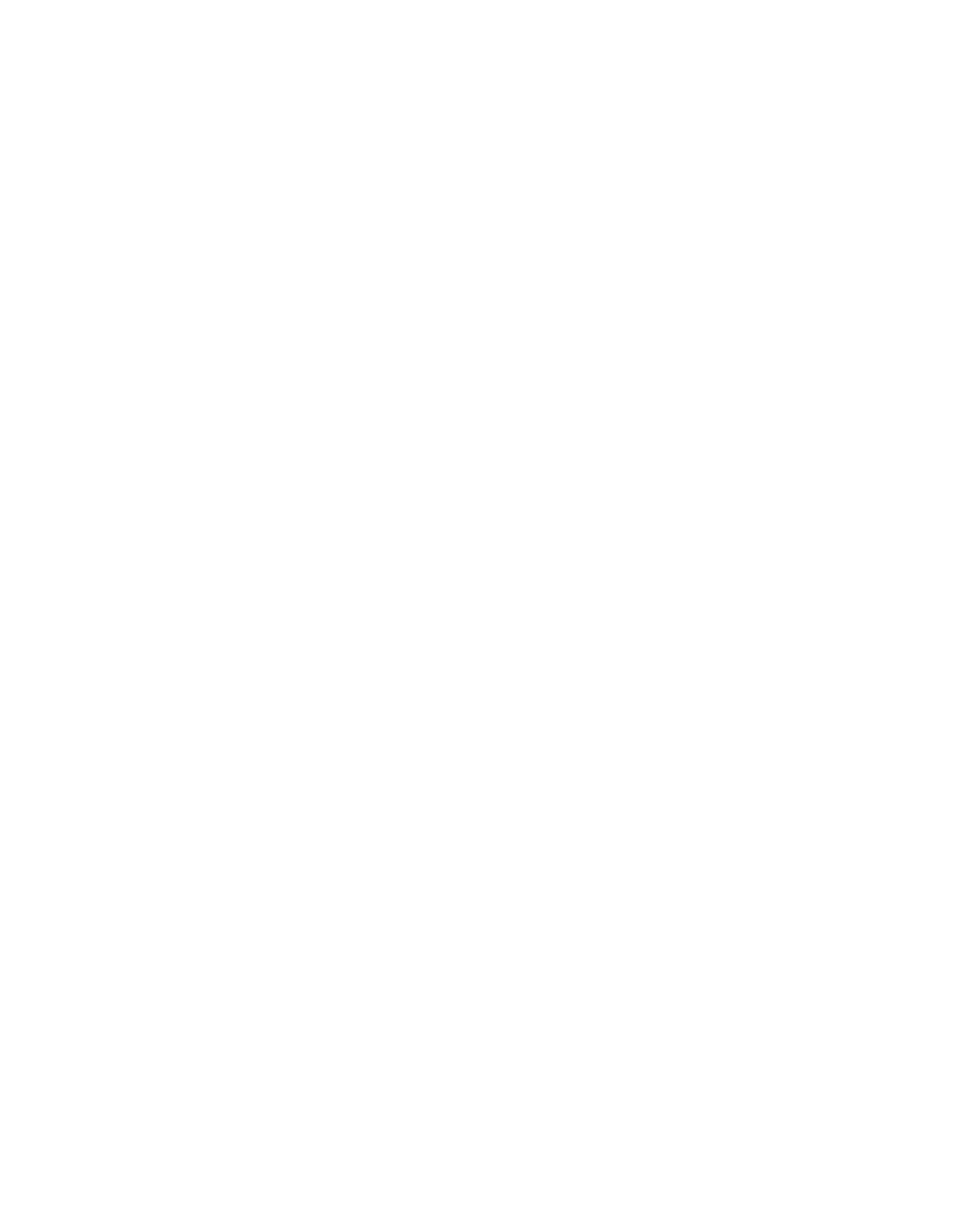

# **CONSTITUTION (AMENDMENT)(NO.3) BILL 2009 (BILL NO. ... OF 2009)**

A

BILL

Entitled

**AN ACT** OF PARLIAMENT TO ALTER THE CONSTITUTION

**ENACTED** by the National Parliament of Solomon Islands.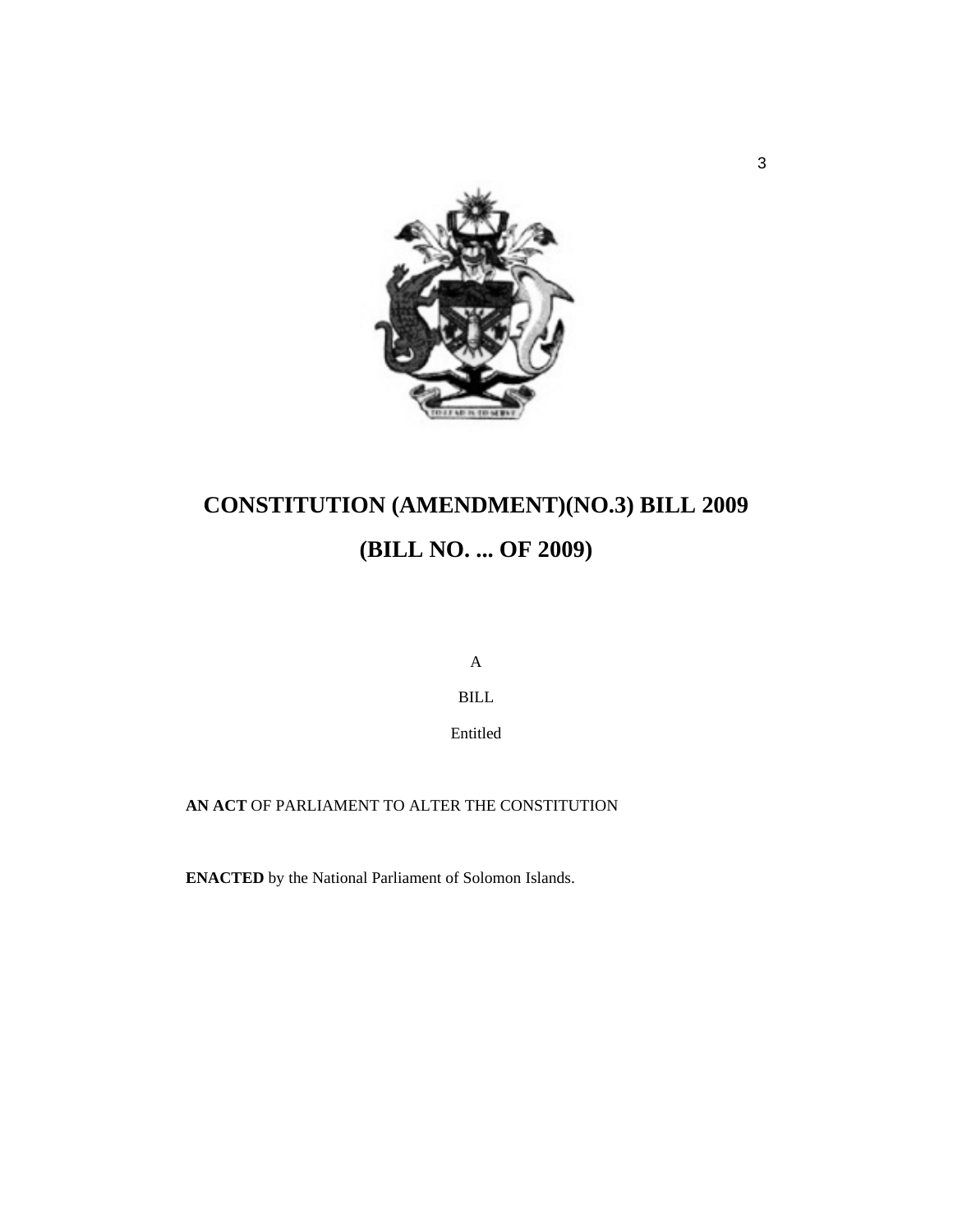## **ARRANGEMENT OF CLAUSES**

- 1. Short title and commencement
- 2. Section 12 amended
- 3. Section 13 amended
- 4. Section 33 amended
- 5. Section 34 amended
- 6. New section 34A added
- 7. Section 37 amended
- 8. Section 39 amended
- 9. Section 50 amended
- 10. Section 66 substituted
- 11. Section 69C amended
- 12. New section 69D added
- 13. Section 93 amended
- 14. Section 145 amended
- 15. Schedule 2 substituted
- 16. Consequential amendment and transitional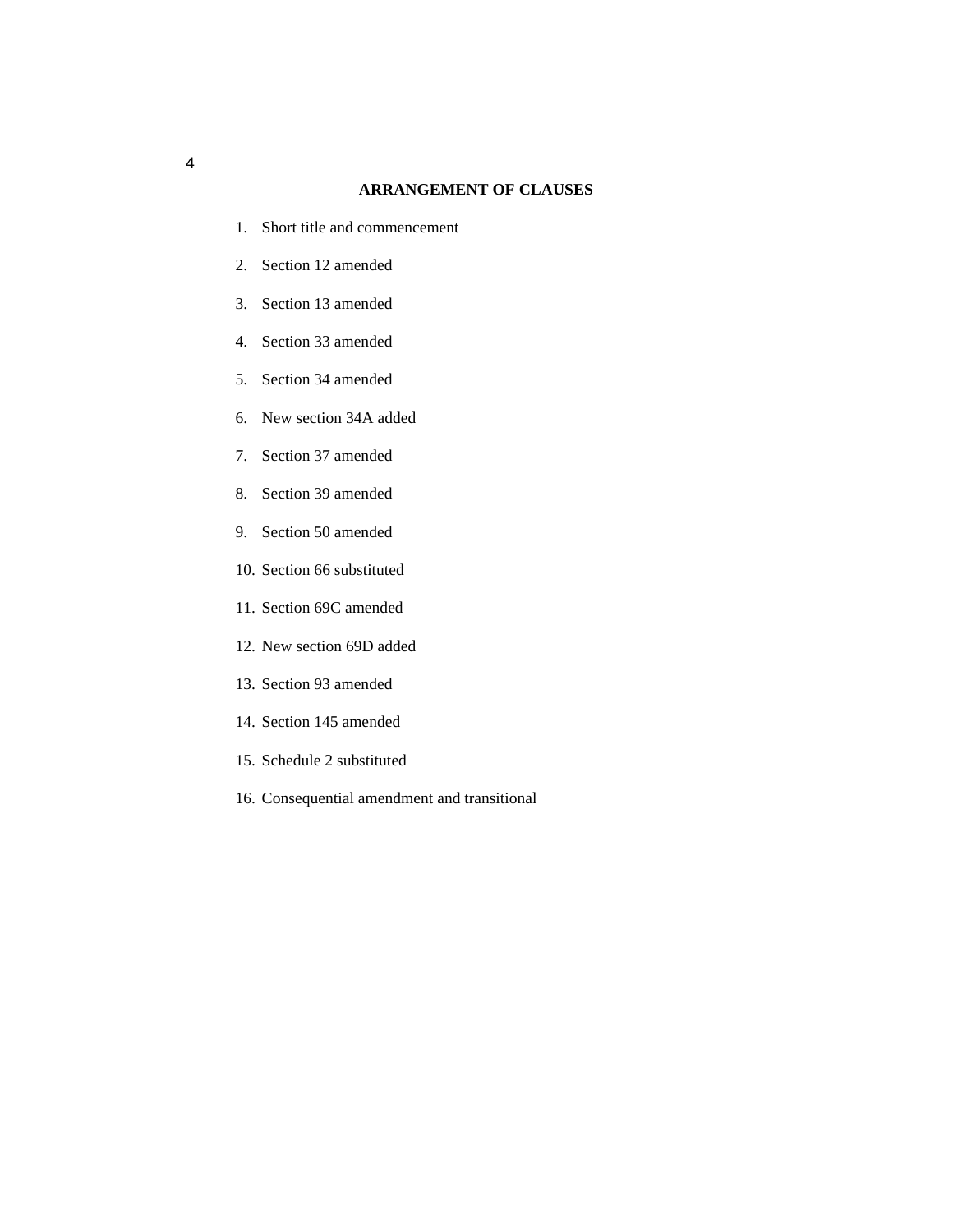# **CONSTITUTION (AMENDMENT)(NO.3) BILL 2009**

| 1.<br>notice in the Gazette. | This Act may be cited as the Constitution (Amendment)<br>Short title and<br>commencement<br>(No.3) Act 2009, and commences on a date appointed by the Minister, by |                                                                                                                                                                    |                                                                                                                                                                                                |  |  |  |  |
|------------------------------|--------------------------------------------------------------------------------------------------------------------------------------------------------------------|--------------------------------------------------------------------------------------------------------------------------------------------------------------------|------------------------------------------------------------------------------------------------------------------------------------------------------------------------------------------------|--|--|--|--|
| 2.                           | Section 12 of the Constitution is amended in subsection $(2)$ –                                                                                                    | Section 12<br>amended                                                                                                                                              |                                                                                                                                                                                                |  |  |  |  |
|                              | (a)                                                                                                                                                                | by deleting "or" at the end of paragraph (b), and by<br>deleting the comma at the end of paragraph (c) and<br>substituting "; or" at the end of paragraph (c); and |                                                                                                                                                                                                |  |  |  |  |
|                              | (b)                                                                                                                                                                | by adding the following paragraph –                                                                                                                                |                                                                                                                                                                                                |  |  |  |  |
|                              |                                                                                                                                                                    | " $(d)$ "                                                                                                                                                          | for the purpose of regulating the conduct and<br>activities of persons or of political parties in<br>relation to election of members of Parliament<br>or provincial assemblies,".              |  |  |  |  |
| 3.                           |                                                                                                                                                                    | Section 13 of the Constitution is amended in subsection $(2)$ –                                                                                                    | Section 13<br>amended                                                                                                                                                                          |  |  |  |  |
|                              | (a)                                                                                                                                                                |                                                                                                                                                                    |                                                                                                                                                                                                |  |  |  |  |
|                              | (b)                                                                                                                                                                | by adding the following paragraph –                                                                                                                                |                                                                                                                                                                                                |  |  |  |  |
|                              |                                                                                                                                                                    | " $(d)$ "                                                                                                                                                          | that imposes restrictions on or regulates<br>political party membership,".                                                                                                                     |  |  |  |  |
| 4.                           |                                                                                                                                                                    | Section 33 of the Constitution is amended -                                                                                                                        | Section 33<br>amended                                                                                                                                                                          |  |  |  |  |
|                              | (a)                                                                                                                                                                |                                                                                                                                                                    | by repealing subsection (1) and substituting the<br>following subsection -                                                                                                                     |  |  |  |  |
|                              |                                                                                                                                                                    | $\degree(1)$                                                                                                                                                       | There shall be a Prime Minister who shall be<br>appointed from the members of Parliament by the<br>Governor General in accordance with the processes<br>set out in Part 1 of Schedule 2."; and |  |  |  |  |
|                              | (b)                                                                                                                                                                |                                                                                                                                                                    | by adding the following subsections -                                                                                                                                                          |  |  |  |  |

5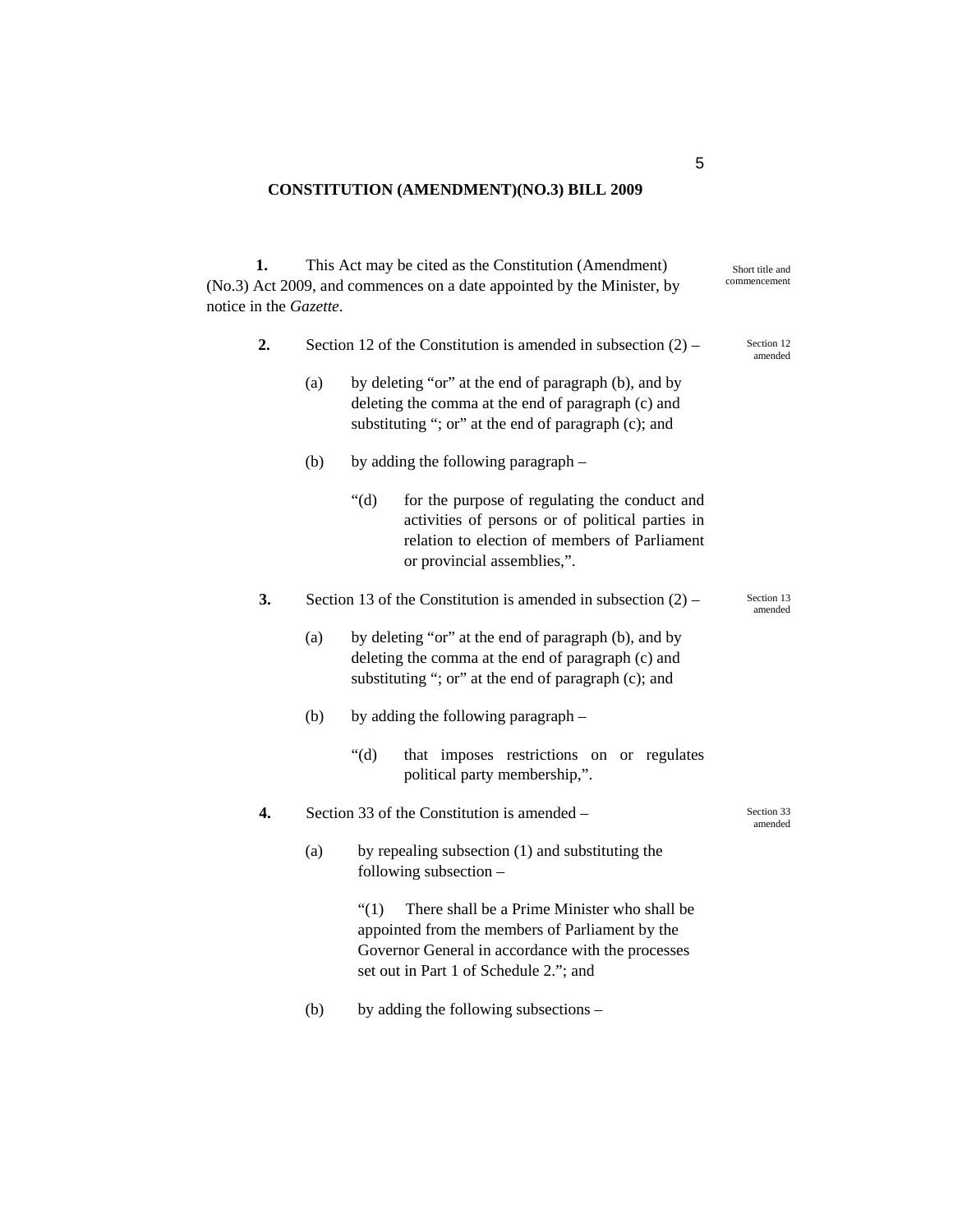"(4) If a Minister is unable, by reason of illness or absence from Solomon Islands, to perform the functions of such office for a period of ten days or more, the Governor General may, on the advice of the Prime Minister, appoint another Minister to act in the office of that Minister.

(5) The Prime Minister may, from amongst the members in Government, appoint such number of parliamentary secretaries, as are necessary, to perform the functions as may be specified in the instrument of appointment, and such appointments are not to be regarded as Cabinet positions.".

- **5.** Section 34 of the Constitution is amended
	- (a) in subsection (1), by deleting "the members of Parliament shall meet as soon as possible during the same session of Parliament to elect a new Prime Minister in accordance with the provisions of Schedule 2 of this Constitution" and substituting "the Governor General shall appoint a new Prime Minister under section 33(1)";
	- (b) in subsection  $(3)$ 
		- (i) in paragraph (a), by deleting "the members of Parliament meet to elect a Prime Minister, in accordance with the provisions of Schedule 2 of this Constitution" and substituting "the Governor General appoints a new Prime Minister under section 33(1)"; and
		- (ii) by deleting "or" at the end of paragraph (c) and replacing the full stop at the end of paragraph (d) with "; or" and by adding the following paragraph –
			- "(e) if he is dismissed under section 34A.";

Section 34 amended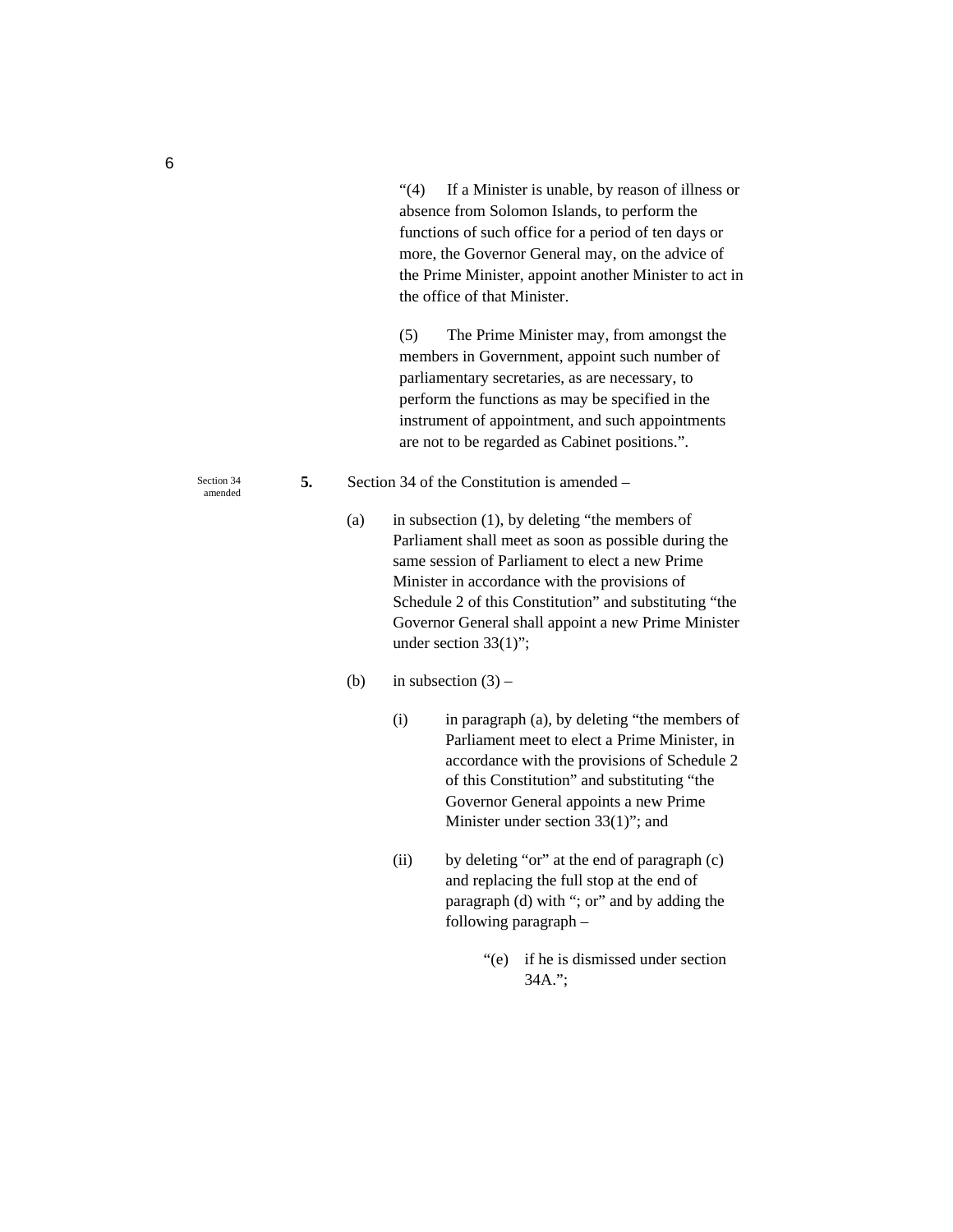- (c) in subsection (4), by deleting "elected to the office of Prime Minister in accordance with the provisions of Schedule 2 of this Constitution" and substituting "appointed to the office of Prime Minister under section  $33(1)$ ";
- (d) in subsection (5), by deleting "elected to the office of Prime Minister in accordance with the provisions of Schedule 2 of this Constitution" and substituting "appointed to the office of Prime Minister under section 33(1)"; and
- (e) in subsection (6), by repealing paragraph (a) and substituting the following paragraph –
	- "(a) upon the appointment of a member of Parliament to the office of Prime Minister under section 33(1);".

**6.** The Constitution is amended by adding after section 34 the following section –

New section 34A added

"34A. (1) Notwithstanding section 34, if the governing political party or coalition of political parties in Government has lost confidence in the Prime Minister, the governing political party or coalition of political parties may request the Prime Minister to resign pursuant to section 34(3)(d) and submit the name of a member of the governing political party or coalition of political parties in Government to the Governor General for appointment as the new Prime Minister under section 33(1). Dismissal of the Prime Minister if refused to resign

> (2) If the Prime Minister refuses to resign upon a request made under subsection (1), the governing political party or coalition of political parties in Government shall –

> > (a) by a written petition signed by at least threequarters of all the members of the governing political party or coalition of political parties, request the Governor General to dismiss the Prime Minister, who shall act on such request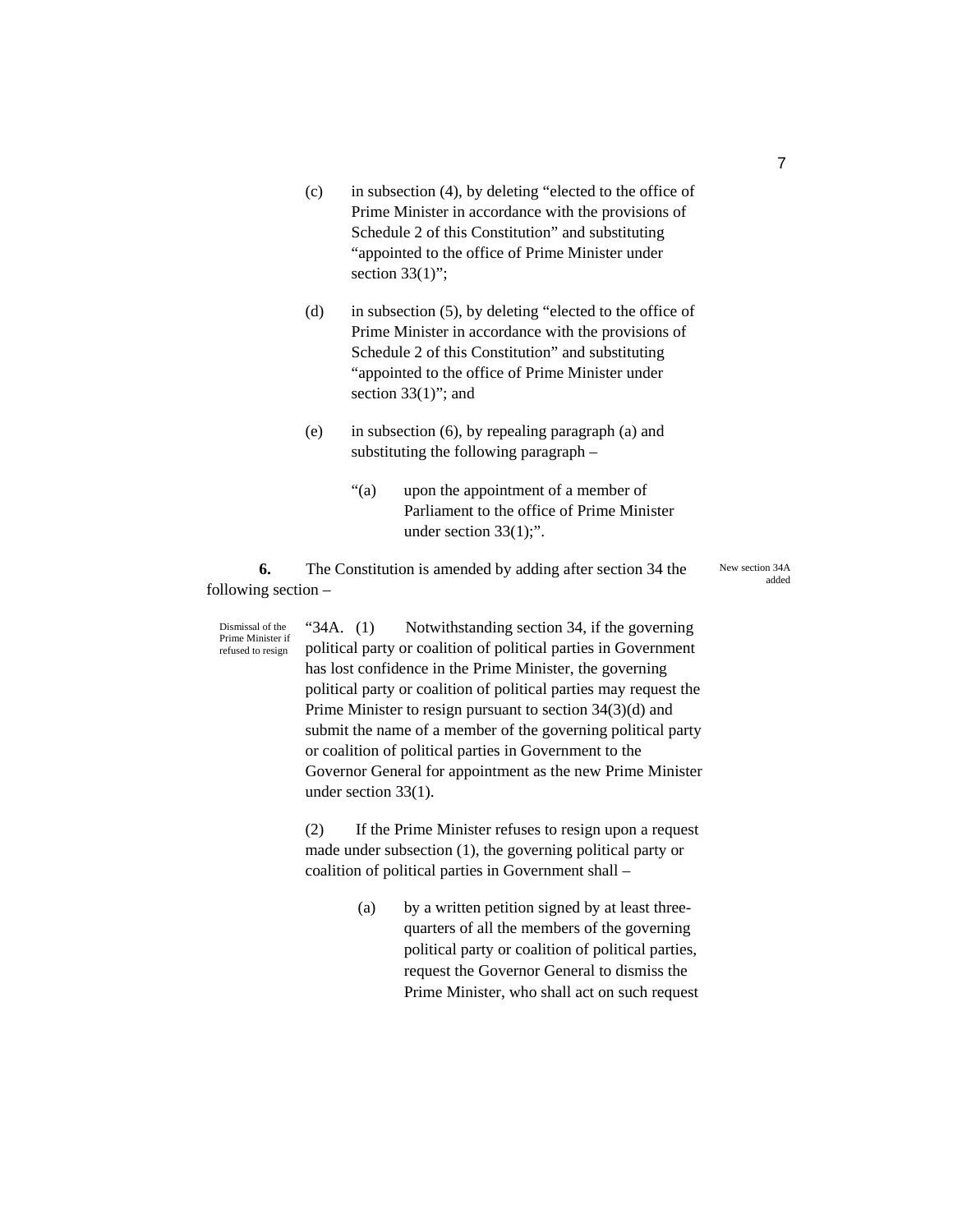within seven days of receiving the request; and

- (b) submit the name of a member of the governing political party or coalition of political parties in Government to the Governor General for appointment as the new Prime Minister under section 33(1).".
- **7.** The Constitution is amended in section 37
	- (a) by adding, "and written laws" at the end of the section; and
	- (b) by renumbering the current provision as subsection (1) and by adding the following subsection –

"(2) Any business of Government, department or written law that is not specifically assigned under subsection (1) comes under the responsibility of the Prime Minister, including the responsibility to perform the functions of the office of a Minister who is for any reason unable to perform his functions for a period of less than ten days.".

**8.** The Constitution is amended in section 39 by adding, "and, subject to modifications of the oaths, parliamentary secretaries appointed under section 33(5)" after "Cabinet". Section 39 amended

**9.** Section 50 of the Constitution is amended – Section 50 amended

- (a) by deleting "or" at the end of paragraph (f) and by replacing the full stop with a semi-colon at the end of paragraph (g);
- (b) by adding the following paragraphs
	- "(h) if he defects or voluntarily resigns from the political party of which he was a member when he was elected to Parliament; or
	- (i) if he contravenes subsection  $(3)(c)$ ."; and

Section 37 amended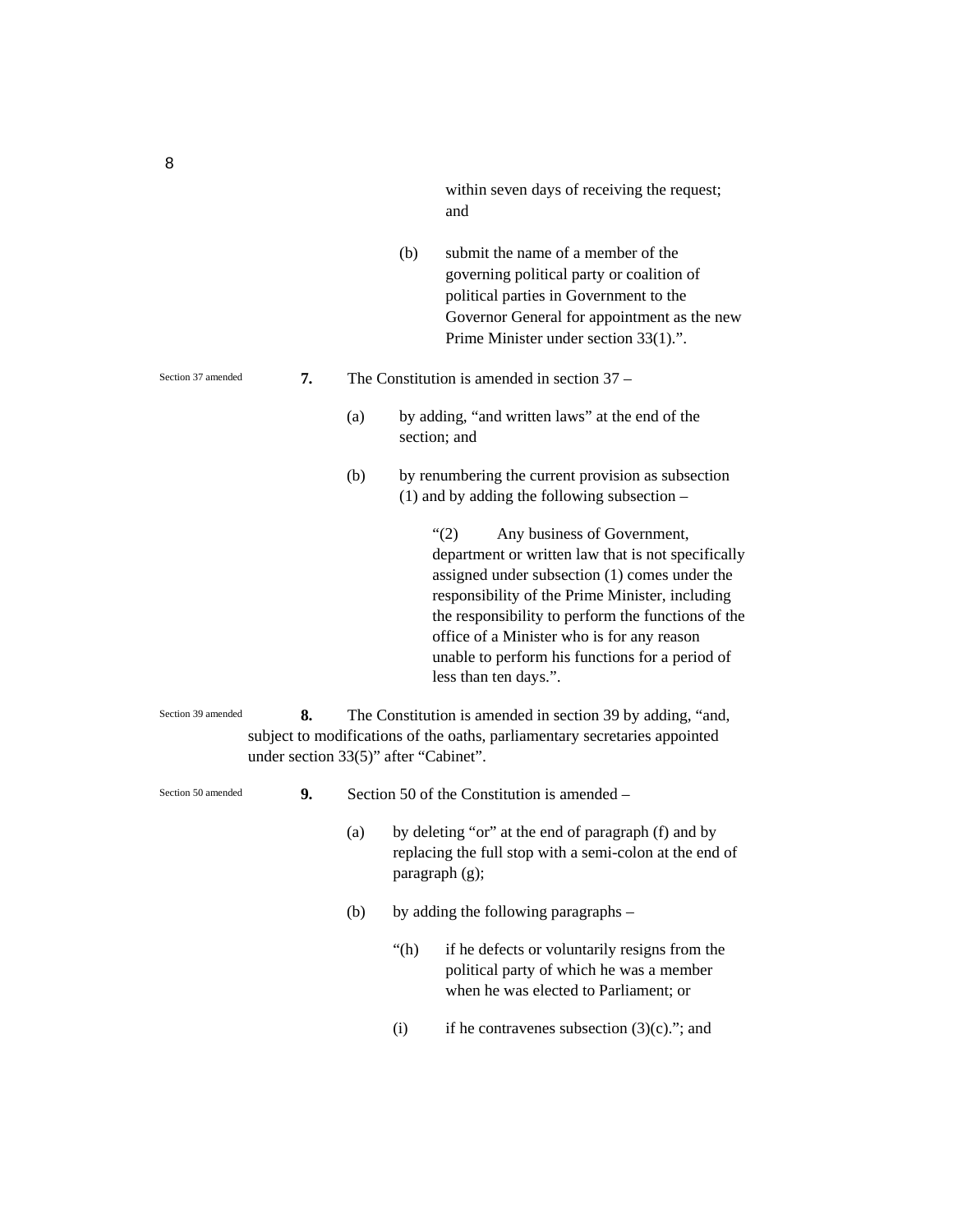(c) by renumbering the current provision as subsection " $(1)$ " and by adding the following subsections –

> $\lq(2)$  For the purpose of subsection (1)(h), the political party shall give notice, in writing, to the Speaker of such defection or voluntary resignation, and the member shall vacate his seat on the date the Speaker receives a notice under this subsection, or otherwise the Speaker shall, in writing, determine the date of vacation.

(3) A member of Parliament who is removed by his political party –

- (a) shall not vacate his seat;
- (b) shall not be given any ministerial position or other parliamentary or Government assignment or appointment; and
- (c) shall remain with the side of Parliament of which he was a member before such removal.".

**10.** The Constitution is amended by repealing section 66 and substituting the following section –

 "66. (1) The Governor General shall appoint from the members of the opposition in Parliament a Leader of the Opposition and a Deputy Leader of the Opposition in accordance with Part 2 of Schedule 2. (2) The power of the Governor General to make appointment under subsection (1) includes the power to terminate such appointment. (3) The Leader of the Opposition may, in writing, assign responsibilities, corresponding to any Government Leader and Deputy Leader of the Opposition

ministerial portfolio, as are necessary to members of Parliament in opposition.

Section 66 substituted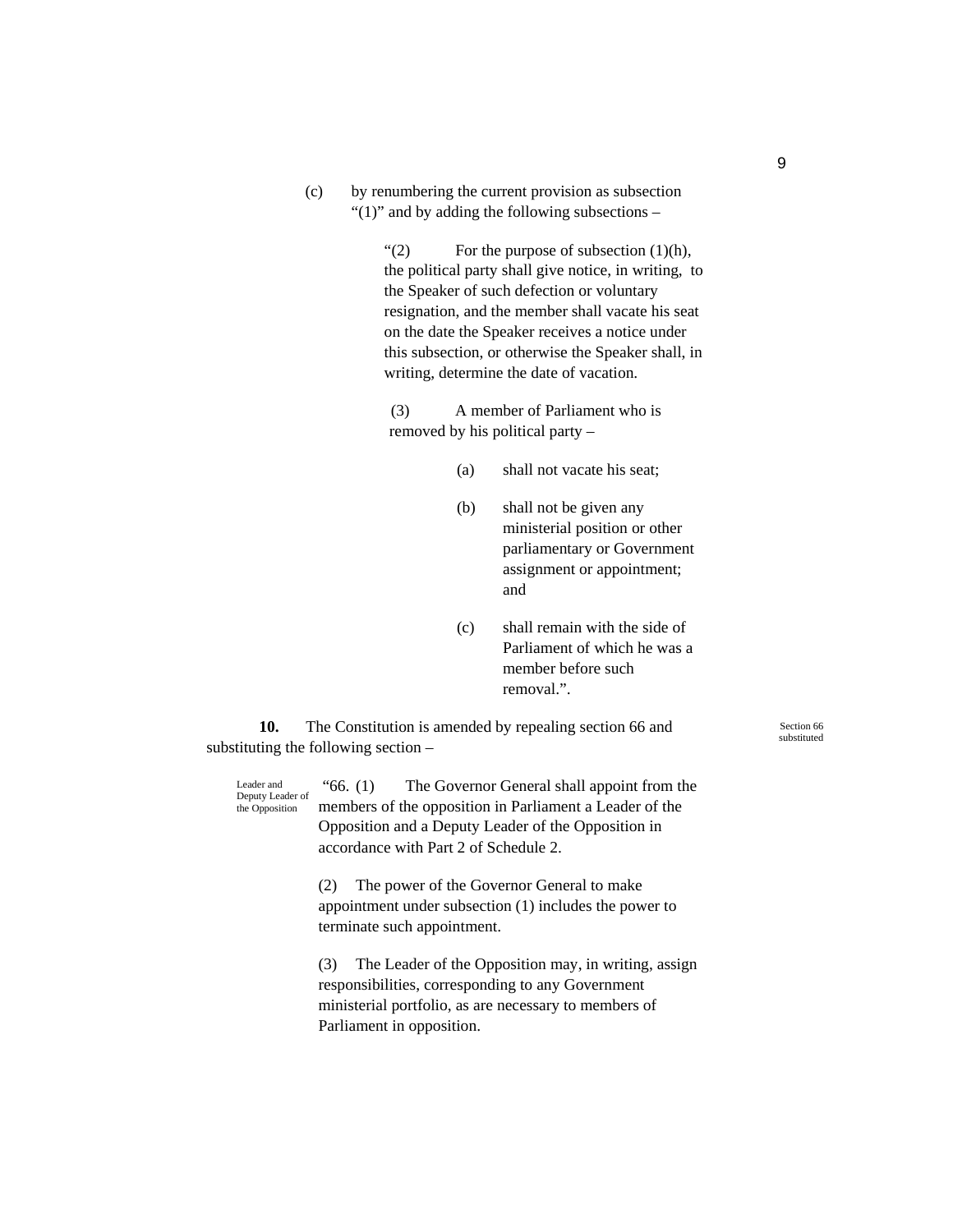|                          |                                                                                                                                |       | Leader of the Opposition shall become vacant if –                                                                                                                                        |  |  |  |
|--------------------------|--------------------------------------------------------------------------------------------------------------------------------|-------|------------------------------------------------------------------------------------------------------------------------------------------------------------------------------------------|--|--|--|
|                          |                                                                                                                                | (a)   | he ceases to perform his functions as a<br>member of Parliament pursuant to section 51;                                                                                                  |  |  |  |
|                          |                                                                                                                                | (b)   | his appointment is terminated;                                                                                                                                                           |  |  |  |
|                          |                                                                                                                                | (c)   | he ceases to be a member of Parliament or is<br>removed by his political party as mentioned in<br>section $50(3)$ ;                                                                      |  |  |  |
|                          |                                                                                                                                | (d)   | he is elected as Deputy Speaker;                                                                                                                                                         |  |  |  |
|                          |                                                                                                                                | (e)   | in the case of the Deputy Leader of the<br>Opposition, he ceases to be the Deputy Leader<br>of the Opposition by virtue of his appointment<br>as Leader of the Opposition.".             |  |  |  |
| Section 69C<br>amended   | Section 69C of the Constitution is amended in subsection<br>11.<br>$(2)(b)$ by deleting "the Leader of the Independent Group". |       |                                                                                                                                                                                          |  |  |  |
| New section 69D<br>added | 12.<br>$section -$                                                                                                             |       | The Constitution is amended by adding the following new                                                                                                                                  |  |  |  |
|                          | "Political Parties<br>Integrity<br>Commission and<br>regulation of<br>political parties"                                       | "69D. | There shall be a Political Parties<br>(1)<br>Integrity Commission consisting of the following<br>Commissioners who are to be appointed in accordance<br>with the prescribed procedures – |  |  |  |

(a) a Chairman;

(4) The office of the Leader of the Opposition or Deputy

- (b) a Deputy Chairman; and
- (c) three other commissioners.
- (2) Parliament may prescribe
	- (a) the functions, powers and duties of the Political Parties Integrity Commission;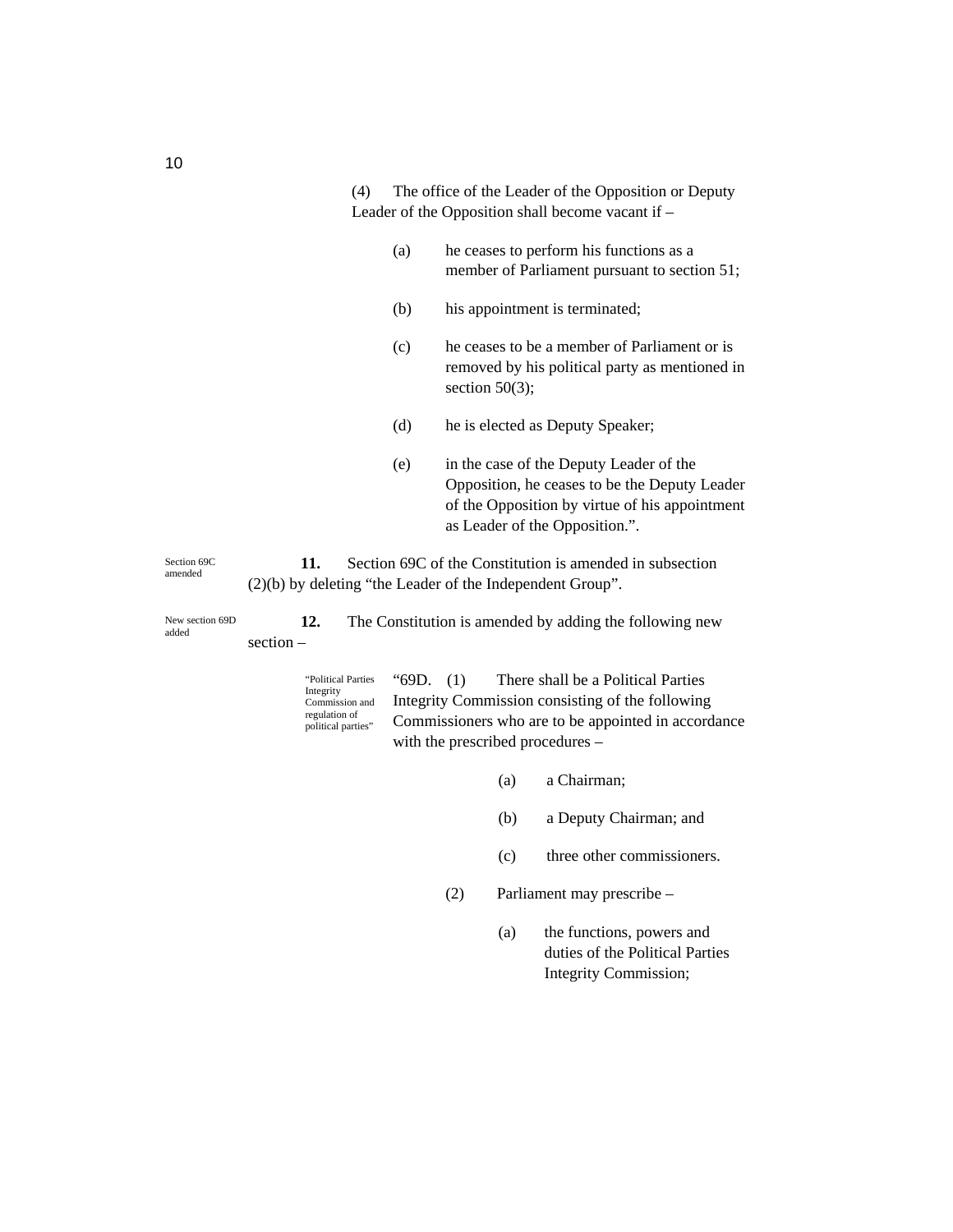|                                                                                                                                                       |                                                        | (b)                   | the registration, development and<br>management of political parties; and                                                                                                                                     |                                                |  |  |  |
|-------------------------------------------------------------------------------------------------------------------------------------------------------|--------------------------------------------------------|-----------------------|---------------------------------------------------------------------------------------------------------------------------------------------------------------------------------------------------------------|------------------------------------------------|--|--|--|
|                                                                                                                                                       |                                                        | (c)                   | any other matter necessary to give<br>effect to or for the purposes of this<br>section.".                                                                                                                     |                                                |  |  |  |
| 13.<br>paragraph (c) and substituting the following paragraph -                                                                                       | Section 93 of the Constitution is amended by repealing | Section 93<br>amended |                                                                                                                                                                                                               |                                                |  |  |  |
|                                                                                                                                                       | " $(c)$                                                | Opposition;".         | the Leader of the Opposition or Deputy Leader of the                                                                                                                                                          |                                                |  |  |  |
| 14.<br>Leader of the Opposition".                                                                                                                     |                                                        |                       | Section 145 of the Constitution is amended in subsection<br>$(1)(b)$ by deleting "Leader of the Official Opposition, Leader of the<br>Independent Members" and substituting "Leader of the Opposition, Deputy | Section 145<br>amended                         |  |  |  |
| 15.<br>The Constitution is amended by repealing Schedule 2 and<br>Schedule 2<br>substituted<br>substituting a new Schedule 2, as set out in this Act. |                                                        |                       |                                                                                                                                                                                                               |                                                |  |  |  |
| 16.<br>law is repealed.                                                                                                                               | (1)                                                    |                       | Any other reference to "Leader of the Independent<br>Members" or "independent group" in the Constitution or any other written                                                                                 | Consequential<br>amendment and<br>transitional |  |  |  |
|                                                                                                                                                       | (3)                                                    |                       | Notwithstanding the repeal of section 66, the existing<br>independent group and the Leader of the Independent<br>Member shall continue as if section 66 any related provision                                 |                                                |  |  |  |

Member shall continue as if section 66, any related provision of the Constitution and of other written law have not been repealed and continue in operation, until the current Parliament is dissolved, including the appointment of another Leader of such group if the position is vacant before the current Parliament is dissolved.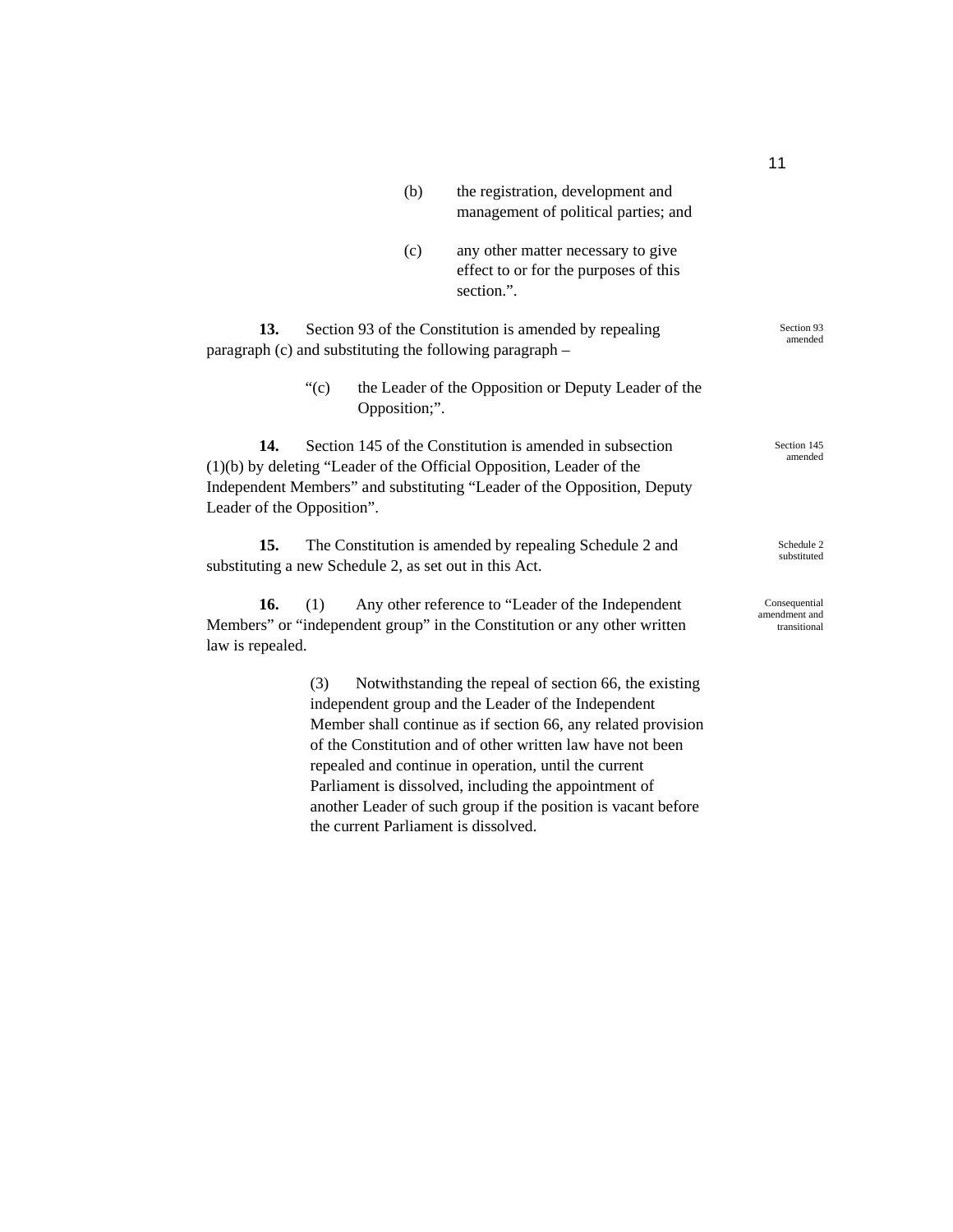#### **"SCHEDULE 2 TO THE CONSTITUTION**

(Sections 33(1) and 66)

## **PART 1 – PROCESSES FOR APPOINTMENT OF PRIME MINISTER**

## **Political party with absolute majority to nominate Prime Minister**

**1.** (1) The Governor General shall, within seven consecutive days –

- (a) after a general election of members of Parliament; or
- (b) whenever there is a vacancy in the office of the Prime Minister,

give written invitation to the political party which has absolute majority of all seats in Parliament to nominate the name of the leader, or otherwise the name of a member of the political party for appointment as Prime Minister, as soon as is practicable or otherwise within seven consecutive days from the date of receiving the written invitation by the Governor General.

> (2) In determining whether a political party has absolute majority of all seats in Parliament, any independent member who joins the political party after a general election or any coalition agreement signed before a general election, pursuant to any law that regulates political parties, shall not be taken into account in determining the number of seats won by the political party.

## **Political parties without absolute majority to nominate Prime Minister**

**2.** (1) The Governor General shall, within seven consecutive days –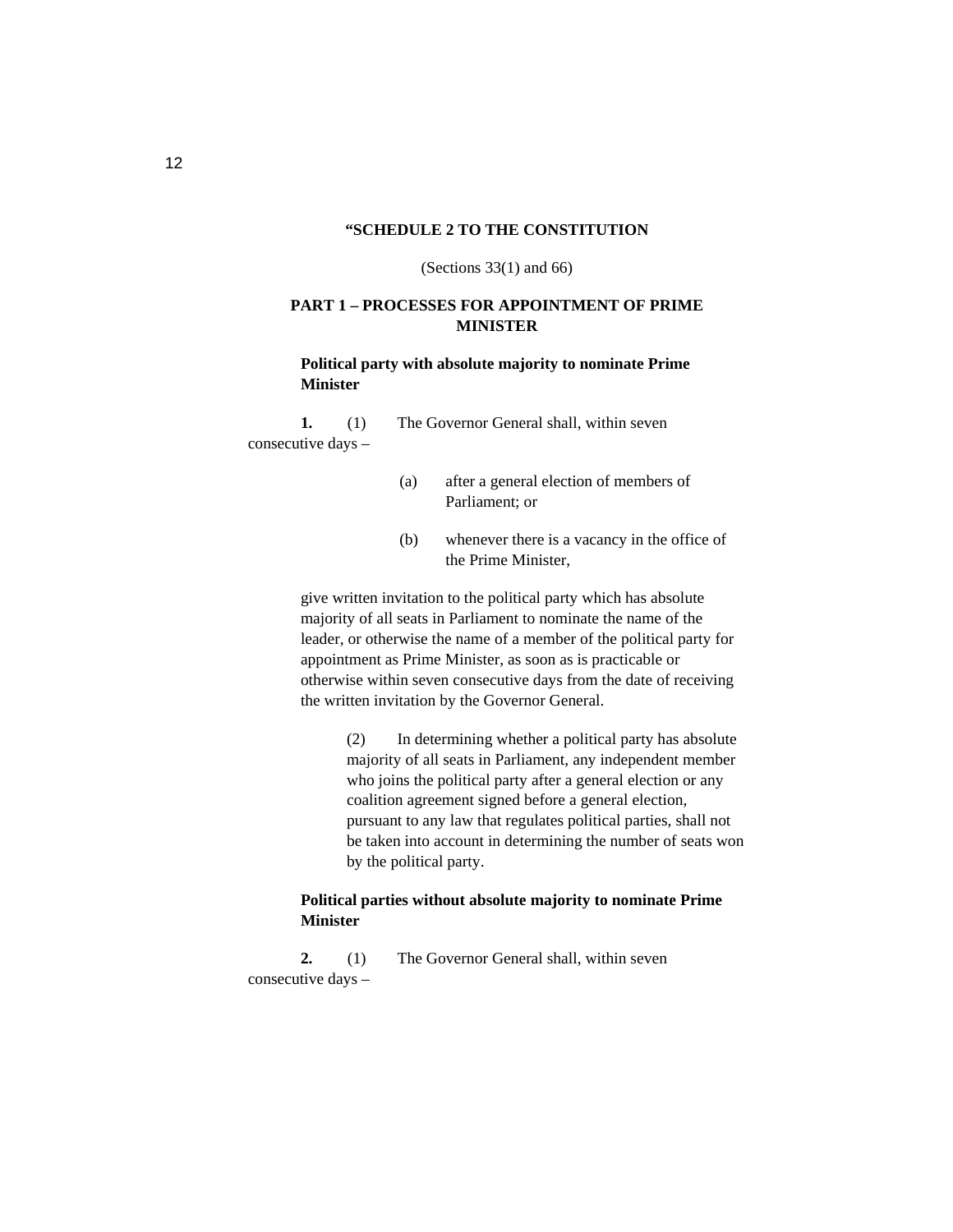- (a) if, after a general election, no political party has won absolute majority of all seats in Parliament;
- (b) if no person is appointed as Prime Minister under paragraph 1; or
- (c) whenever there is a vacancy in the office of the Prime Minister,

give written invitation to the political party which has the highest number of seats in Parliament to nominate the name of the leader, or otherwise the name of a member of the political party, for appointment as Prime Minister, as soon as is practicable or otherwise within seven consecutive days ("nomination days") from the date of receiving the written invitation by the Governor General.

> (2) For the purposes of subparagraph (1), if two or more political parties have equal number of seats in Parliament, the invitation shall be given to such political parties.

(3) The political party invited under subparagraph  $(1)$  –

- (a) shall, in writing, invite all other political parties or coalition of political parties for the purpose of forming a coalition Government which has absolute majority of all seats in Parliament; and
- (b) may, in writing, invite any independent member of Parliament if necessary for the purpose of forming a coalition Government which has absolute majority of all seats in Parliament.

(4) All political parties or coalition of political parties or any independent candidate invited under subparagraph (3) shall, within five consecutive days from the date of invitation under that subparagraph, respond to the invitation in writing stating whether or not they wish to join the coalition Government.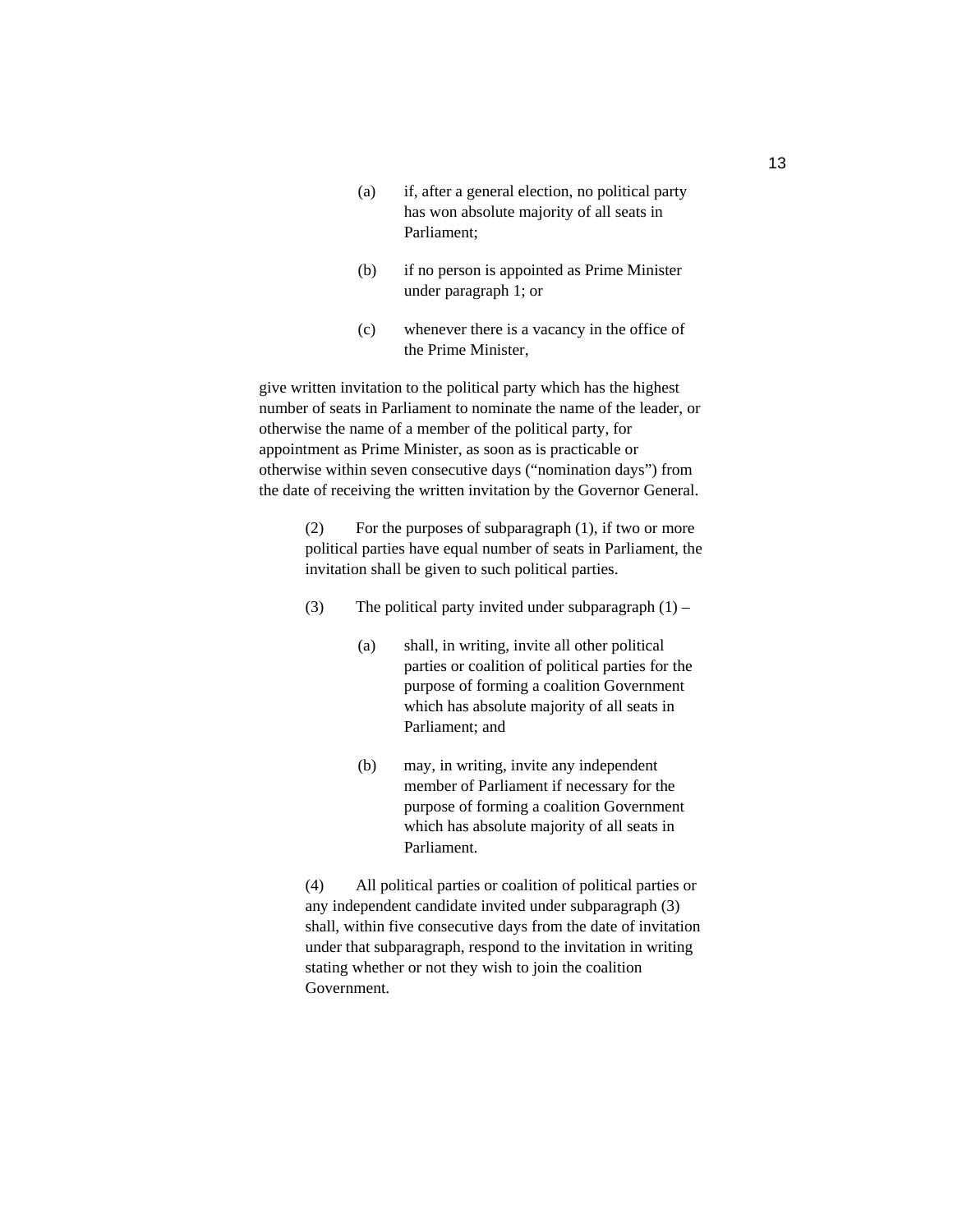(5) The Governor General shall take into account any agreement on mutual cooperation or coalition agreement of the coalition of political parties made in accordance with any law that regulates political parties.

# **Coalition of parties with absolute majority to nominate Prime Minister**

**3.** (1) If no person is appointed as Prime Minister pursuant to paragraphs 1 and 2, the Governor General shall –

- (a) within seven consecutive days from the expiration of the nomination days mentioned in paragraph 2(1); and
- (b) on the advice of the Political Parties Integrity Commission established by section 69D,

invite the coalition of parties, formed under a coalition agreement made before a general election in accordance with any law that regulates political parties, which has absolute majority of all seats in Parliament to nominate the name of the leader, or otherwise of a member of the coalition of parties, for appointment as Prime Minister, as soon as is practicable or otherwise within seven consecutive days ("nomination days") from the date of receiving the written invitation by the Governor General.

> (2) In determining whether the coalition of political parties has won absolute majority of all seats in Parliament, any independent member who joins a political party in the coalition after a general election, pursuant to any law that regulates political parties, shall not be taken into account in determining the number of seats won by the coalition of political parties.

## **Formation of Government of National Coalition or Dissolution**

**4.** (1) If no person is appointed Prime Minister under paragraphs 1, 2, and 3, the Governor General shall, within ten consecutive days after the expiration of the nomination days in paragraph 3(1), summon and address Parliament for the purposes of forming a national coalition of political parties by the political parties, coalition of political parties and individual independent members willing to form a Government of National Coalition to nominate a member of Parliament for appointment as Prime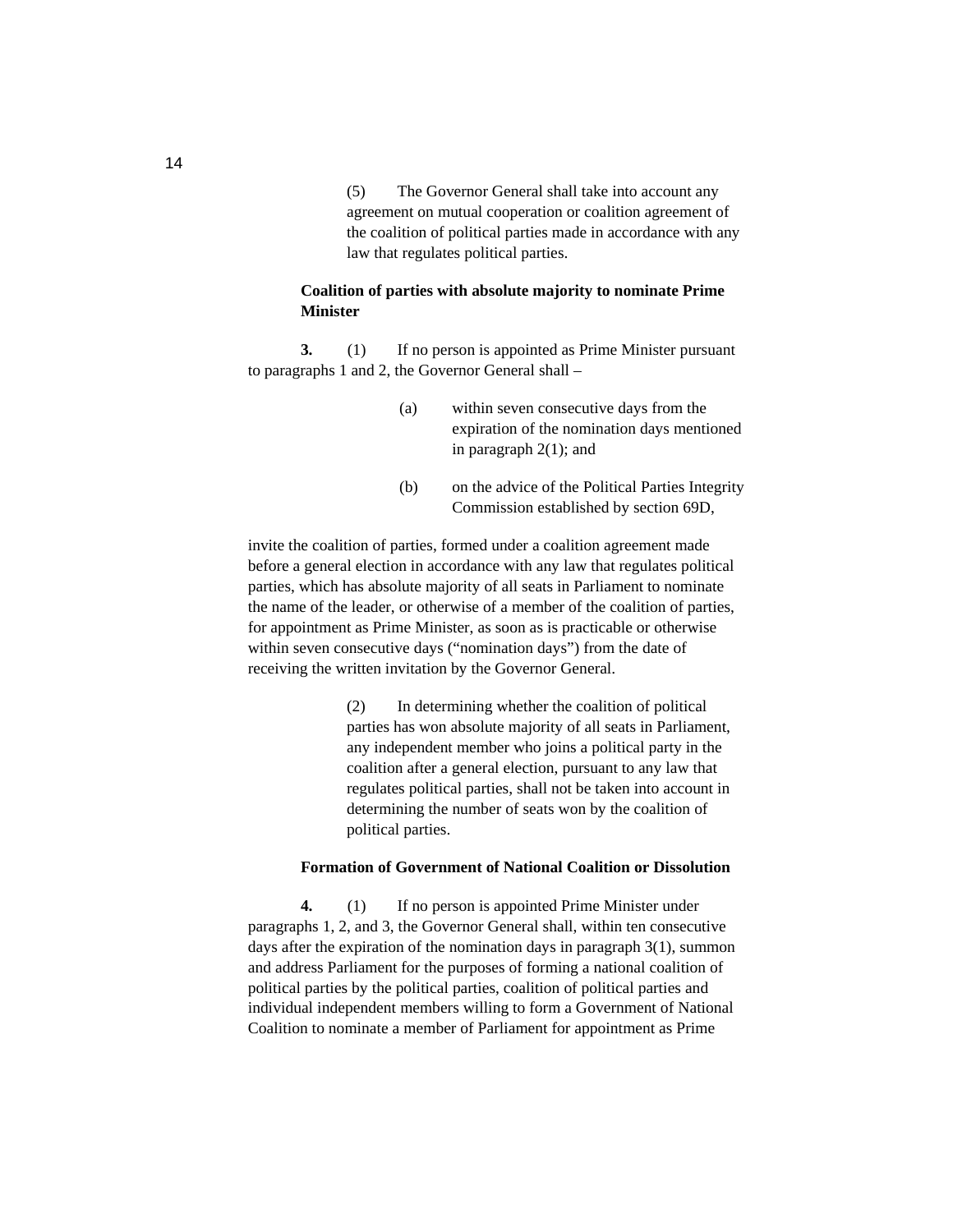Minister within seven consecutive days ("nomination days") from the date of address given by the Governor General.

> (2) The person nominated as Prime Minister under this paragraph shall be a member of a political party.

- (3) The Governor General shall
	- (a) take into account any agreement on mutual cooperation or agreement of the political parties or members willing to form a Government of National Coalition when appointing a member as Prime Minister;
	- (b) if no Government of National Coalition is formed after the expiration of the nomination days under subparagraph (1), dissolve Parliament pursuant to this paragraph, notwithstanding section 73.

# **PART 2 – PROCESS FOR THE APPOINTMENT OF THE LEADER OF THE OPPOSITION AND DEPUTY LEADER OF THE OPPOSITION**

# **Party with highest number of seats in opposition to nominate Leader of the Opposition**

**1.** The Governor General shall within seven consecutive days after –

- (a) the appointment of the Prime Minister; or
- (b) whenever there is a vacancy in the office of Leader of the Opposition,

invite the political party or coalition of political parties with the highest number of seats in opposition to nominate the name of its leader or a member for appointment as Leader of the Opposition within seven consecutive days of receiving the invitation from the Governor General.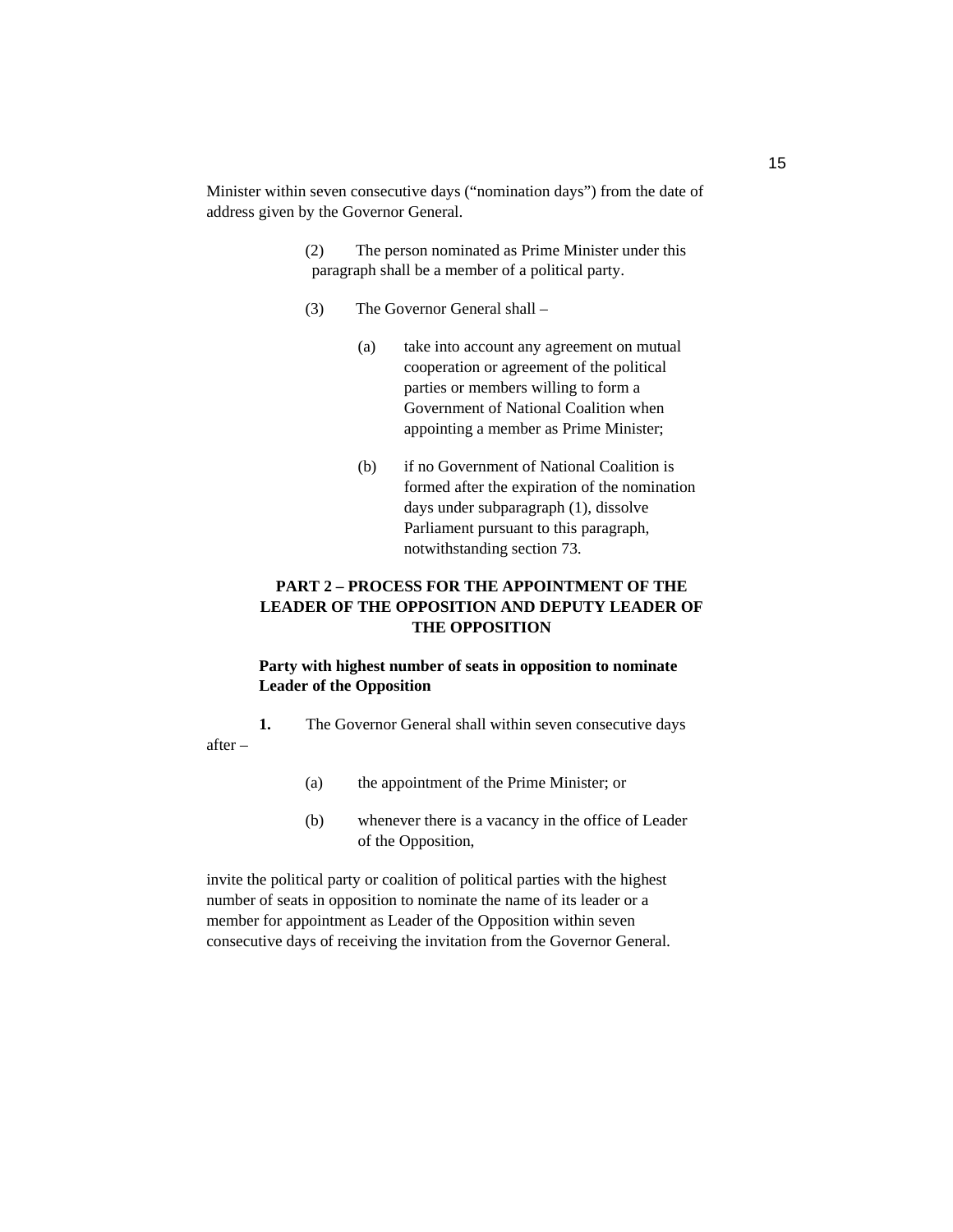## **Two or more political parties with equal seats to nominate Leader and Deputy Leader of the Opposition**

**2.** For the purposes of paragraph 1, if two or more political parties have equal number of seats, all the political parties shall endorse the names of two members of the political parties for appointment as Leader of the Opposition and Deputy Leader of the Opposition.

# **Political party with the second highest number of seats to nominate Deputy Leader of the Opposition**

**3.** The political party or coalition of political parties with the second highest number of seats in opposition is entitled to nominate its leader or a member for appointment as Deputy Leader of the Opposition.

# **Two or more political parties with equal seats to nominate Deputy Leader of the Opposition**

**4.** For the purposes of paragraph 3, if two or more political parties have equal number of seats, such political parties shall endorse the name of member for appointment as Deputy Leader of the Opposition.

# **All political parties and independent members resolved to nominate Leader and Deputy Leader of the Opposition**

**5.** All the political parties and independent members in the opposition may resolve not to invoke paragraphs 1 to 4 and agree to nominate two members in opposition to be respectively appointed as Leader of the Opposition and Deputy Leader of the Opposition.

### **Termination of appointments**

**6.** If a political party, coalition of political parties or all the political parties and members have lost confidence in the Leader of the Opposition or Deputy Leader of the Opposition –

> (a) in the case of the Leader of the Opposition or Deputy Leader of the Opposition appointed under paragraphs 1 to 4, the political party or coalition of political parties may by written petition signed by at least three-quarters of all the members, request the Governor General to terminate under section 66 the appointment of the Leader of the Opposition or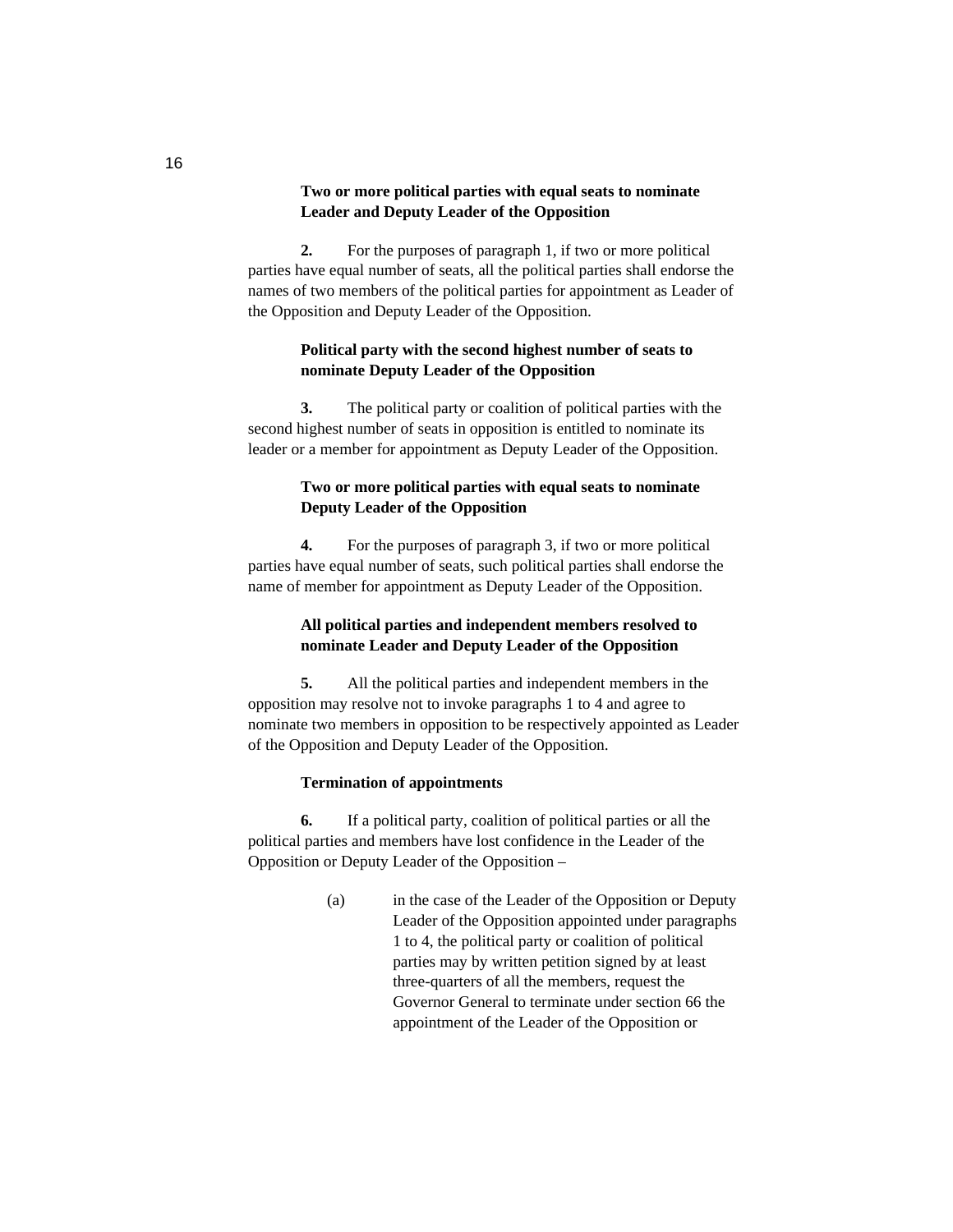Deputy Leader of the Opposition and nominate a member for such appointment; or

(b) in the case of the Leader of the Opposition or Deputy Leader of the Opposition appointed under paragraph 5, all political parties and members may by written petition signed by at least three-quarters of all the members, request the Governor General to terminate under section 66 the appointment of the Leader of the Opposition or Deputy Leader of the Opposition and nominate a member for such appointment.

17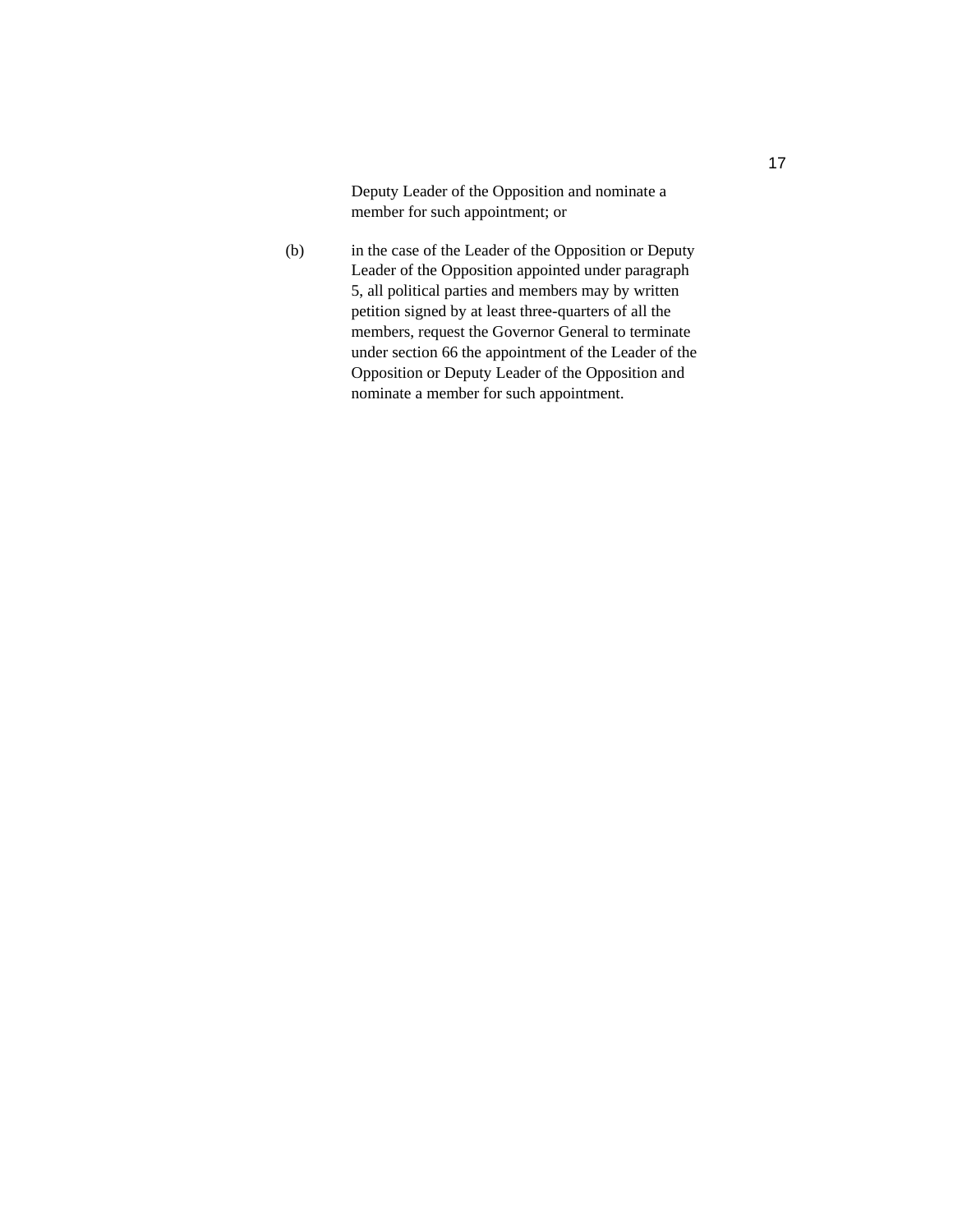### **CONSTITUTION (AMENDMENT) (NO. 3) BILL 2009**

#### **OBJECTS AND REASONS**

The objects of this Bill are –

- (a) to facilitate the registration, administration and development of political parties and stability of the Government, including the establishment of the Political Parties Integrity Commission under the Constitution;
- (b) to ensure that the regulation of political parties does not violate the relevant fundamental rights and freedoms of individuals under the Constitution;
- (c) to alter the rule on the election of Prime Minister to appointment by the Governor General;
- (d) to provide for dismissal of Prime Minister when members of his political party or coalition of parties in Parliament have lost confidence in the Prime Minister;
- (e) to abolish the provision for independent group and provide for one opposition side in Parliament;
- (f) to provide for other amendments relating to acting appointments of Ministers and assignment of responsibilities, including appointment of parliamentary secretaries.

## **EXPLANATORY MEMORANDUM**

Clause 1 provides for the short title and commencement provisions.

Clause 2 amends section 12 to insulate regulating the conduct of persons and political parties in relation to elections under the proposed Political Parties Act.

Clause 3 amends section 13 to allow imposition of restrictions and regulation of membership to political parties under a law, such as the proposed Political Parties Act.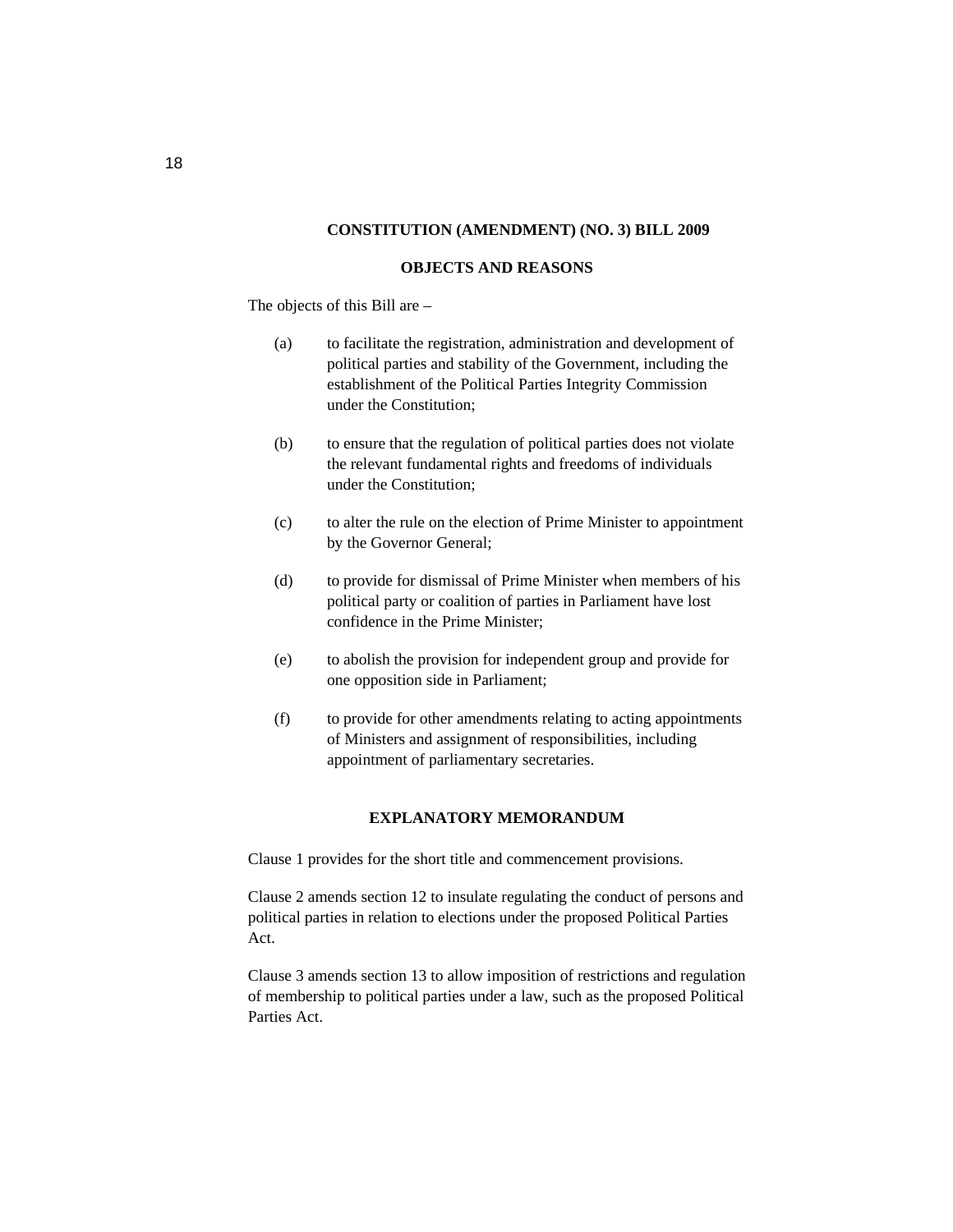Clause 4 amends section 33 to allow for the appointment of Prime Minister by the Governor General rather than by election, including provisions for appointment of acting Ministers when absent for 10 days or more and parliamentary secretaries.

Clause 5 amends section 34 amended as consequential to the appointment and dismissal of Prime Minister.

Clause 6 adds new section 34A to provide for the dismissal of Prime Minister when his political party or coalition of political parties have lost confidence in the Prime Minister and the Prime Minister refuses to resign when called upon to do so.

Clause 7 amends section 37 to provide for the assignments of written laws in Ministerial Assignments. It also gives the responsibility to the Prime Minister for any business that is not specifically assigned, including performing the functions of the office of a Minster who is unable to perform the function of his office for less than ten consecutive days.

Clause 8 amends section 39 to cover oath of offices for parliamentary secretaries.

Clause 9 amends section 50 to provide for vacation of seat if the member defects or voluntarily from retires his political party. A member of Parliament that is removed by his party does not vacate his membership in Parliament but will lose any right to be appointed as a Minister or other parliamentary appointments and cannot "cross-the-floor".

Clause 10 amends section 66 to remove the official independent group and provide only for an opposition party and provides for appointment of the Leader and Deputy Leader of the Opposition. It will also include assignment of shadow ministers to members in the opposition.

Clauses 11, 13 and 14 amend section 69C amended as consequential to the removal of official independent group.

Clause 12 adds new section 69D to establish the Political Parties Integrity Commission and to provide a constitutional basis for making a law to further provide the functions, powers and duties of the Commission and the regulation of political parties.